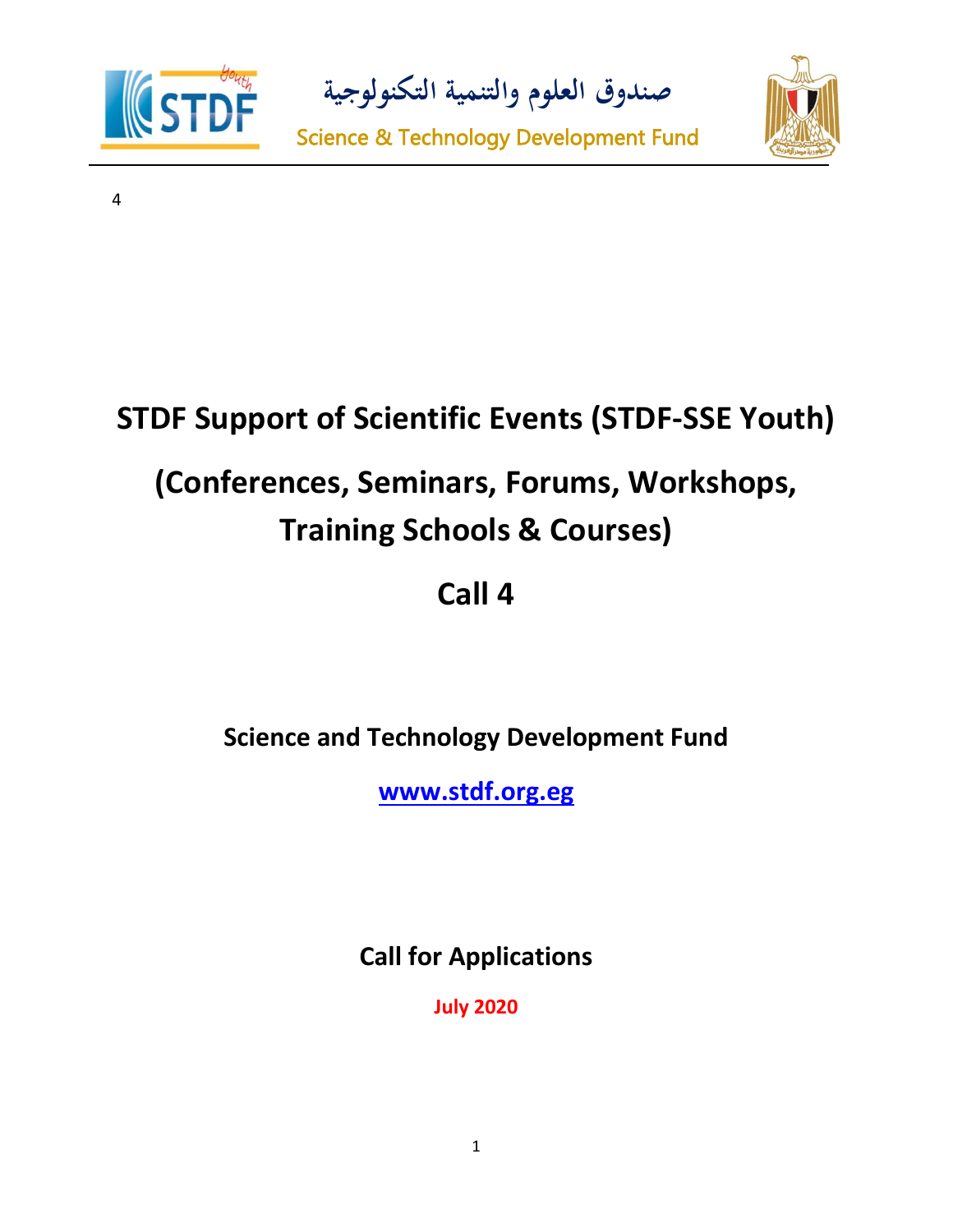

**صندوق العلوم والتنمية التكنولوجية**



#### **I. Introduction**

The Science and Technology Development Fund (STDF) was established by Presidential Decree number 218/2007. Its mandate is to promote science and technology (S&T) through funding scientific research and technology development in a way that supports the complete cycle of innovation. STDF implements its objectives within the context of the national S&T development strategy, which is established by the Higher Council for Science & Technology. The Egyptian ministries with the strongest impact on Egypt's national economy are represented in the council to direct the research activities towards the S&T activities which have a direct influence on the national development plans.

#### **II. Grant Description & Objectives**

STDF mission is to generate the human, logistic and other resources that are needed for the completion of the cycle of innovation. Accordingly, the STDF specific objectives are to improve Egypt's research and development (R&D) environment, fund S&T activities, develop innovation capacity, enhance and monitor S&T systems and develop appropriate and flexible funding mechanisms for S&T.

Within this context, the STDF Board of Directors has approved the launching of an open new funding mechanism on a competitive basis, to Support of Scientific Events (STDF-SSE Youth), with the aim of providing Young Researchers in universities and scientific research institutions with financial support for holding seminars, forums, workshops, training courses & conferences. With this grant, STDF supports both the human resources capacity building and the dissemination of information on science and technology in Egypt, both of which are main components of STDF's mandate.

The funds provided by STDF **(up to LE 50,000)** for the support of a scientific event are divided into 3 categories, as follows:

**1 st Category:** provides the event with funding up to **10,000 LE.** In In this category, the organizer and the host institution of the event are committed to provide a representative of STDF with the time and facilities to make a presentation about STDF's activities during the opening or plenary sessions of the event. Also, STDF's logo and web address will be printed on all publications and promotional material related to the event. STDF will also place a promotional poster in a clearly visible location at the event's venue.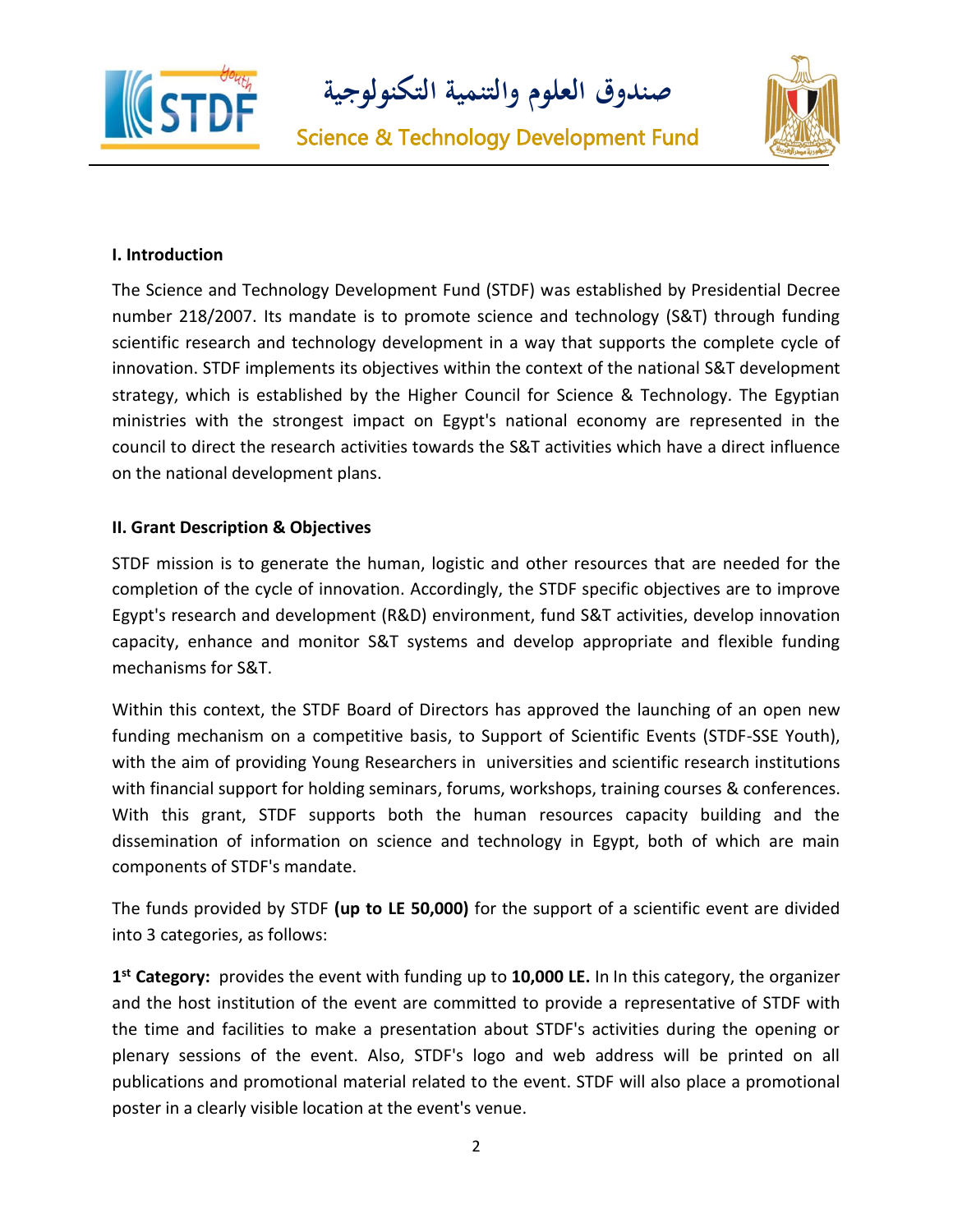

**صندوق العلوم والتنمية التكنولوجية**



**2 nd Category:** provides the event with funding up to **25,000 LE.** In this category, STDF will have all the privileges as in the  $1<sup>st</sup>$  Category, in addition to publishing a one-page coloured advertisement in the main publication, without any costs, issued by the organizing institution in relation to the event (e.g. conference proceedings, workshop recommendations, ... etc.).

**3 rd Category:** provides the event with funding up to **50,000 LE**. STDF will have all the privileges as in the 2<sup>nd</sup> Category, in addition to printing STDF's logo on all the banners and posters of the event. This category applies only to international events whether conferences, workshops or training schools, of which STDF is a main co-organizer and under restricted conditions.

In addition to the above 3 funding categories, other proposals which do not fit within the aforementioned categories will be investigated by independent experts, and their recommendation will be presented to STDF's Board of Directors, which will take the final decision.

#### **III. Eligibility Criteria**

The following eligibility criteria apply to this grant:

- Any Egyptian research institution, university or nongovernmental organization (NGO), is eligible for receiving STDF funding in accordance with the laws, rules and regulations of governmental funding.
- In all contractual, reporting and monitoring procedures, the university, research institution or NGO receiving the funds will be represented by an Egyptian Young PhD holder ( age < 40 years ) having well-documented scientific research and development activities, who will act as the "Event Coordinator/Organizer".
- In cases where the proposed event is financially supported by other STDF funding mechanisms or programs, or by any other funding agency, such sources of funding should be clearly stated in the application. Preference will be given to applicants who do not have funding other than that provided by STDF.
- The proposed eligible events should be held in the Egyptian research institution, university, or nongovernmental organization (NGO), with which the Event Coordinator is affiliated.
- The application for support of a scientific event must be submitted at least three months before the event's start date.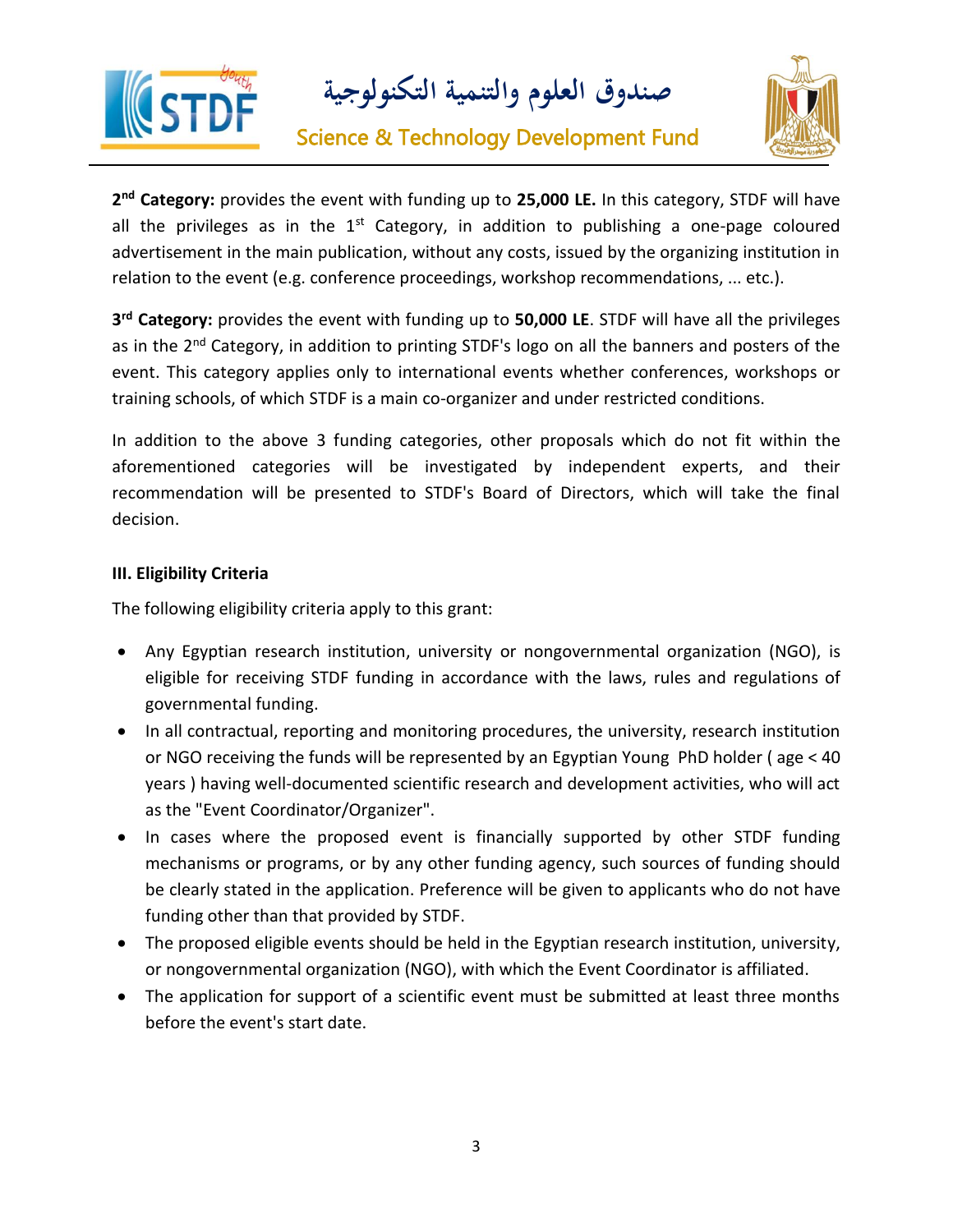

**صندوق العلوم والتنمية التكنولوجية**



#### **IV. Application Submittal and Evaluation Process**

- All applications must be drafted using the exact formatting requirements for the current call, as given in the Application Form (Download *Application Form* from here). Failure to adhere to the exact format required will automatically deem the application ineligible. All applications must then be uploaded to the STDF website (www.stdf.org.eg), to which registration is required; applications submitted by e-mail or sent as hard copies will not be considered. All applications must be in English
- The application must include a letter from the implementing institution's legal representative stating the event's title, as well as the name, position and affiliation of the Event Coordinator. The letter should clearly state that the institution endorses the event. In cases where the institution is seeking additional funding from another institution(s), this must be clearly and explicitly stated in the letter. This letter must be signed and stamped by the institution.
- All applications will be evaluated on a competitive basis. STDF will ensure that the evaluation process is transparent, impartial and applicant-supportive. Applications submitted to this grant will be subjected to scientific and technical evaluation in light of the proposed event's thematic area, its expected impact on the S&T community, the number of national and international participants, participation of the private sector and NGOs, contributions by eminent scientists and invited speakers, ... etc.

The evaluation criteria can be stated as follows:

- The scientific field which the event covers
- The applying institution's track record of success in the field
- The geographical distribution and the geographical impact of the event
- Scientific societal need
- Economic and social impact
- The collaboration and participation of international partners, invitees or speakers
- The number of partners organizing the event, including governmental and/or private sector partners and investors

#### **V. Eligible Expenses**

Funds provided by STDF for the Support of Scientific Events can only be used for the following purposes: